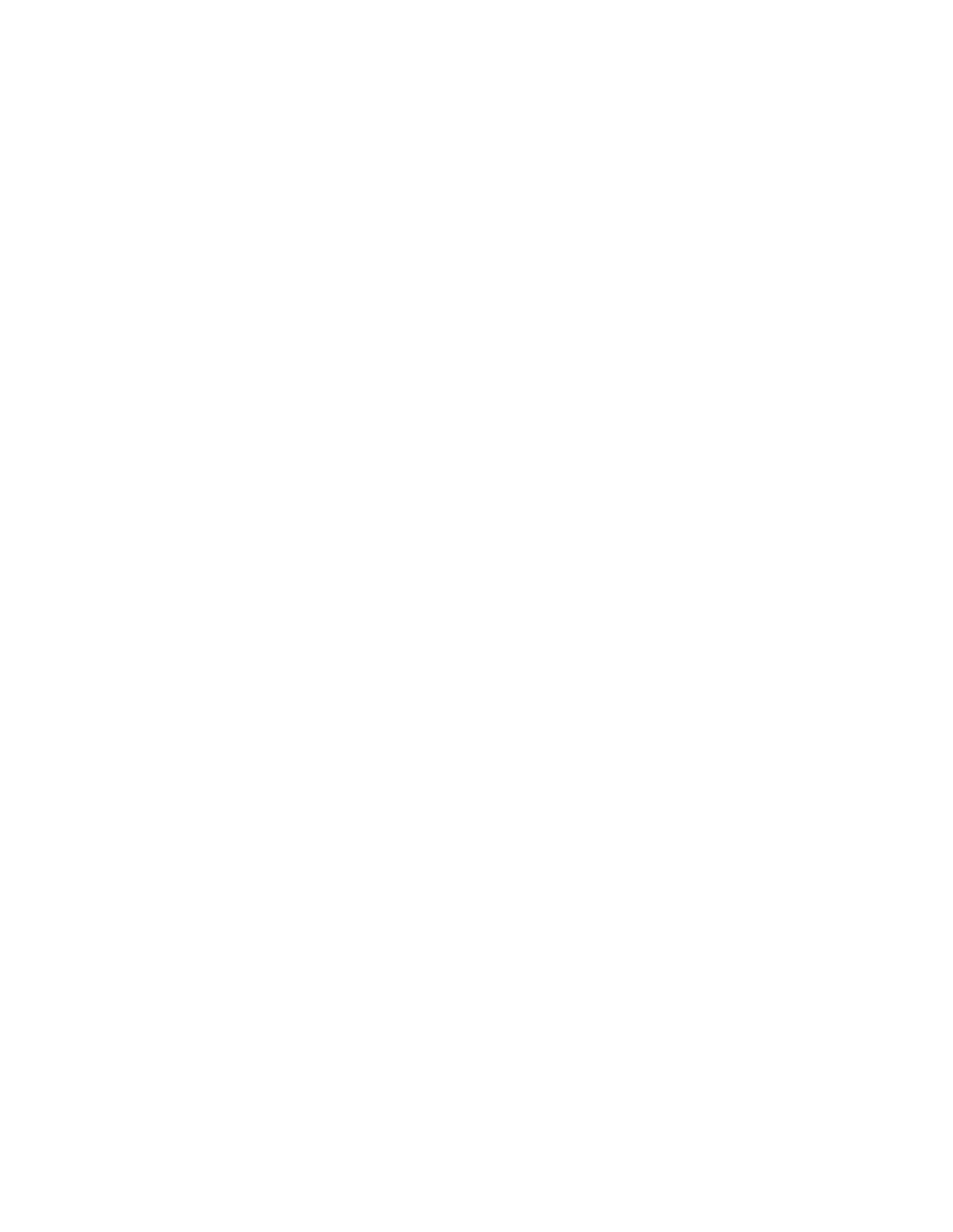# Towards classification of simple finite dimensional modular Lie superalgebras

# DIMITRY LEITES

#### Abstract

A conjectural way to construct all simple finite dimensional modular Lie (super)algebras over algebraically closed fields is offered (in characteristic 2, all graded by integers Lie (super)algebras are expected to be obtained in this way and only part of the non-graded ones). The conjecture is backed up with the latest results computationally most difficult of which are obtained with the help of Grozman's software package SuperLie.

Keywords: Cartan prolongation, Kostrikin-Shafarevich conjecture, modular Lie algebra, Lie superalgebra Subjclass: 17B50, 70F25

Characteristic  $p$  is for the time when we retire.

Sasha Beilinson, when we all were young.

# 1. Introduction

The purpose of this transcript of the talk to be presented at the 3rd International Conference on 21st Century Mathematics 2007, School of Mathematical Sciences (SMS), Lahore, is to state problems, digestible to Ph.D. students (in particularly, the students at SMS) and worth (Ph.D. diplomas) to be studied, together even with ideas of their solution. In the process of formulating the problems, I'll overview the classical and latest results. To be able to squeeze the material into the prescribed 10 pages, all background is supplied by accessible references: We use standard notations of [FH, S]; for a precise definition of the Cartan prolongation and its generalizations, see [Shch]; see also  $[BGL1]$ – $[BGL4]$ . Hereafter K is an (algebraically closed, unless specified) field, Char $\mathbb{K} = p$ .

I am thankful to P. Grozman, I. Shchepochkina, S. Bouarroudj, A. Lebedev and also to V. Serganova and Yu. Kochetkov for help; MPIMiS, Leipzig, for financial support and most creative environment.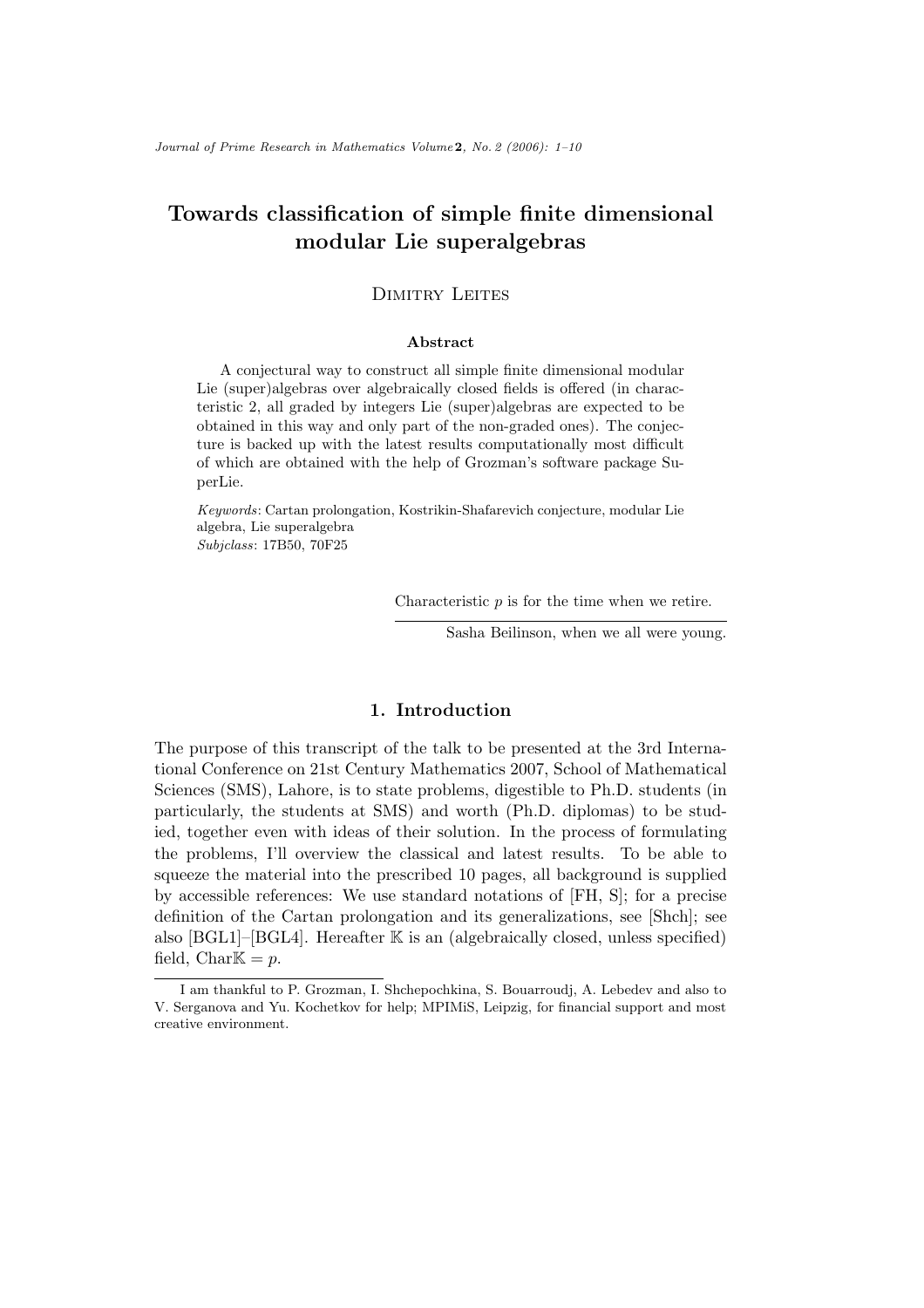The works of S. Lie, Killing and Cartan, now classical, completed classification over  $\mathbb C$  of simple Lie algebras of a particular form:

### either of finite dimension or of polynomial vector fields. (1)

In addition to the above two types, there are several interesting types of simple Lie algebras but they do not contribute to the solution of our problem: **clas**sification of simple finite dimensional modular Lie (super)algebras.

Lie algebras and Lie superalgebras over fields in characteristic  $p > 0$ , a.k.a. modular Lie (super)algebras, were distinguished in topology in the 1930s. The simple Lie algebras drew attention (over finite fields  $K$ ) as a step towards classification of simple finite groups, cf. [St]. Lie superalgebras, even simple ones, did not draw much attention of mathematicians until their (outstanding) usefulness was observed by physicists in the 1970s, whereas new and new examples of simple modular Lie algebras were being discovered for decades until Kostrikin and Shafarevich ([KSh]) formulated a conjecture embracing all previously found examples for  $p > 7$  (a **generalized KSh–conjecture**): select a Z-form  $\mathfrak{g}_{\mathbb{Z}}$  of every  $\mathfrak{g}$  of type<sup>1)</sup> (1), take  $\mathfrak{g}_{\mathbb{K}} := \mathfrak{g}_{\mathbb{Z}} \otimes_{\mathbb{Z}} \mathbb{K}$  and its simple subquotient  $\mathfrak{si}(\mathfrak{g}_{\mathbb{K}})$  (there might be several). Together with deformations<sup>2)</sup> of these examples we get in this way all simple finite dimensional Lie superalgebras over algebraically closed fields if  $p > 5$ . If  $p = 5$ , Melikyan's examples should be added to the examples obtained by the above method.

After 30 years of work of several teams of researchers, Block, Wilson, Premet and Strade proved the generalized KSh conjecture for  $p > 3$ , see [S].

Even before the KSh conjecture was proved, its analog was offered in [KL] for  $p = 2$ . Although the KL conjecture was, it seems now, a bit overoptimistic, it suggested a way to get such an abundance of examples (to verify which of them are really simple is one of the tasks still open) that Strade [S] cited [KL] as an indication that the case  $p = 2$  is too far out of reach by modern means<sup>3</sup>. Still, [KL] made two interesting points: it noted a striking similarity between modular Lie algebras and Lie *superalgebras* (even over  $\mathbb{C}$ ), and it introduced totally new characters — *Volichenko algebras* (inhomogeneous with respect to parity subalgebras of Lie superalgebras); for the classification of simple Volichenko algebras (finite dimensional and of vector fields) over C, see [LSer].

<sup>&</sup>lt;sup>1)</sup>Notice that the analog of the polynomial algebra—the algebra of divided powers—and all prolongs (vectorial Lie algebras) acquire for  $p > 0$  one more (shearing) parameter: N.

<sup>&</sup>lt;sup>2)</sup>It is not clear, actually, if the conventional notion of deformation can always be applied if  $p > 0$ . This concerns both Lie algebras and Lie superalgebras (for the arguments, see [LL]); to give the correct (better say, universal) notion is an open problem, but we let it pass for the moment, besides, in some cases, the conventional definition is applicable, see [BGL4].

 $3)$ Accordingly, the "punch line" of this talk is: Cartan did not have the modern root technique, but got the complete list of simple Lie algebras; let's use his "oldfashioned" methods: they work! Conjecture 2 expresses our hope in precise terms.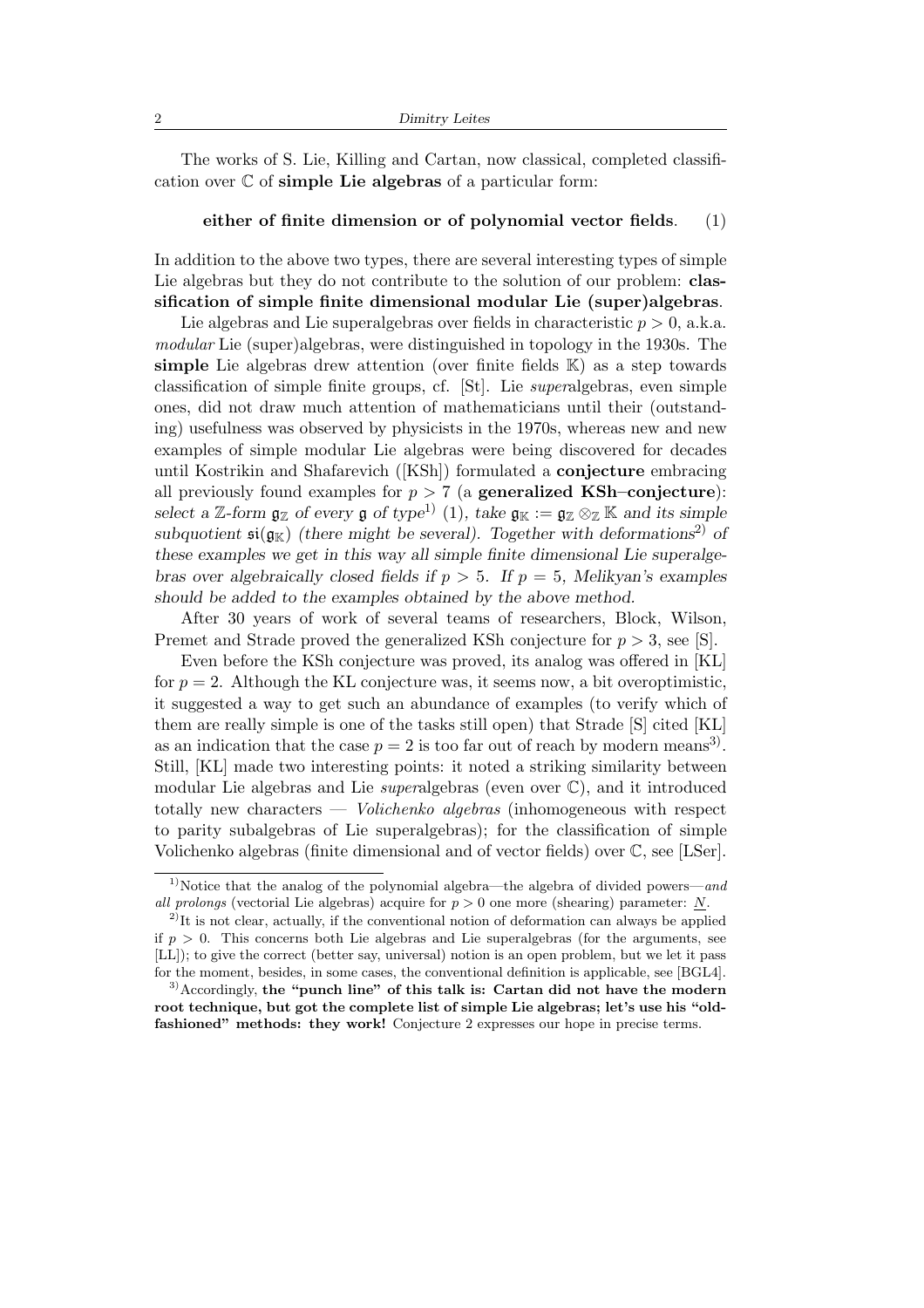Recently Strade had published a monograph [S] summarizing the description of newly classified simple finite dimensional Lie algebras over the algebraically closed fields  $\mathbb K$  of characteristic  $p > 3$ , and also gave an overview of the "mysterious" examples (due to Brown, Frank, Ermolaev and Skryabin) of simple finite dimensional Lie algebras for  $p = 3$  with no counterparts for  $p > 3$ . Several researchers started afresh to work on the cases where  $p = 2$  and 3, and new examples of simple Lie algebras with no counterparts for  $p \neq 2, 3$  started to appear ([J1, GL4, GG, Leb1]). The "mysterious" examples of simple Lie algebras for  $p = 3$  were interpreted as vectorial Lie algebras preserving certain distributions ([GL4]).

While writing [GL4] we realized, with considerable dismay, that there are reasons to put to doubt the universal applicability of the conventional definitions of the enveloping algebra  $U(\mathfrak{g})$  (and its restricted version) of a given Lie algebra g together with the conventional definitions of Lie algebra representations and (co)homology, cf. [LL]. But even accepting conventional definitions, there are plenty of problems to be solved before one will be able to start writing the proof of classification of simple modular Lie algebras, to wit: describe irreducible representations (as for vectorial Lie superalgebras, see [GLS]), decompose the tensor product of irreducible representations into indecomposables, cf. [Cla], and many more [Gr].

Classification of simple Lie *superalgebras* for  $p > 0$  and the study of their representations are of independent interest. A conjectural list of simple finite dimensional Lie superalgebras over an algebraically closed fields  $\mathbb{K}$  for  $p > 5$ . known for some time, was recently cited in [BjL]:

**Conjecture (1: Super KSh,**  $p > 5$ ). Apply the steps of the KSh conjecture to the simple complex Lie superalgebras  $\frak{g}$  of types (1). The examples thus obtained exhaust all simple finite dimensional Lie superalgebras over algebraically closed fields if  $p > 5$ .

The examples obtained by this procedure will be referred to as KSh-type Lie superalgebras. The first step towards obtaining the list of KSh-type Lie superalgebras is classification of simple Lie superalgebras of types (1) over C; this is done; for summaries with somewhat different emphases, see [K2, K3, LSh]. The same ideas of Block and Wilson that proved classification of simple Lie algebras for  $p > 5$  will, if  $p > 5$ , work, I am sure, perhaps with minor changes, for Lie superalgebras also. Here I will describe the cases  $p \leq 5$  where the situation is different and suggest another way to get simple examples.

## 2. How to construct simple Lie algebras and superalgebras

2.1. How to construct simple Lie algebras if  $p = 0$ . Let us recall how Cartan used to construct simple Z-graded Lie algebras over C of polynomial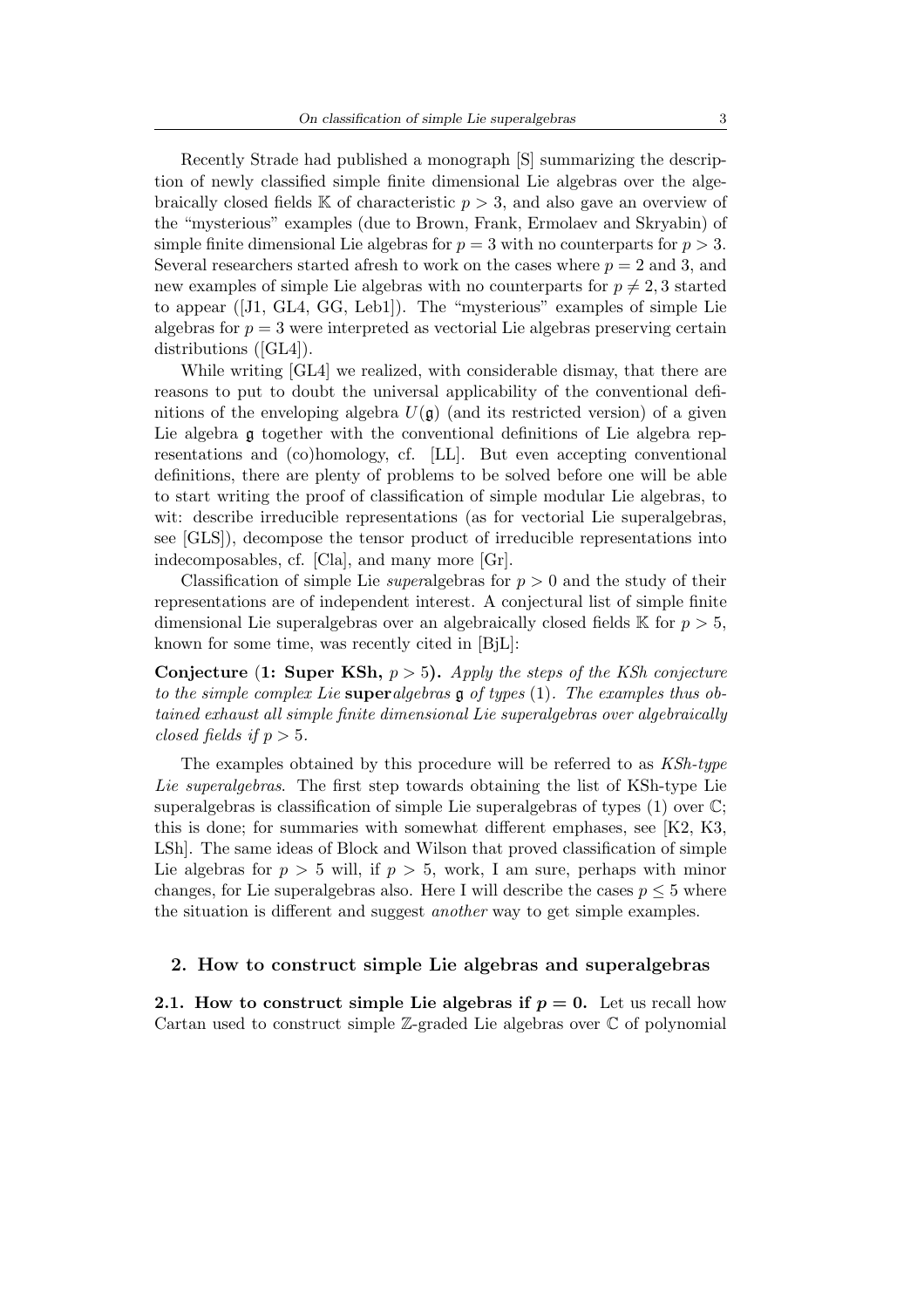growth [C] and finite depth. Now that they are classified (for examples of infinite depth, see  $[K]$ , we know that, all of them can be endowed with a  $\mathbb{Z}\text{-}\text{grading } \mathfrak{g} = \bigoplus_{-d \leq i} \mathfrak{g}_i$  of depth  $d = 1$  or 2 so that  $\mathfrak{g}_0$  is a simple Lie algebra s or its trivial central extension  $cs = s \oplus c$ , where c is a 1-dimensional center. Moreover, simplicity of  $\mathfrak g$  requires  $\mathfrak g_{-1}$  to be an irreducible  $\mathfrak g_0$ -module that generates  $\mathfrak{g}_- := \bigoplus_{i < 0} \mathfrak{g}_i$  and  $[\mathfrak{g}_{-1}, \mathfrak{g}_1] = \mathfrak{g}_0$ .

Yamaguchi's theorem [Y], reproduced in [GL4, BjL], states that for almost all simple finite dimensional Lie algebras  $\mathfrak g$  over  $\mathbb C$  and their  $\mathbb Z$ -gradings  $\mathfrak g$  =  $\bigoplus_{-d\leq i} \mathfrak{g}_i$ , the generalized Cartan prolong of  $\mathfrak{g}_{\leq} = \bigoplus_{-d\leq i\leq 0} \mathfrak{g}_i$  is isomorphic to  $\mathfrak{g}_{\beta}$ , the rare exceptions being precisely the four series of simple vectorial algebras.

We construct simple Lie algebras of type (1) by induction:

Depth  $d = 1, 1$ ) we start with 1-dimensional c, so dim  $\mathfrak{a}_{-1} = 1$  due to irreducibility. The complete prolong is isomorphic to  $\text{vect}(1)$ , the partial one to  $\mathfrak{sl}(2)$ .

2) Take  $\mathfrak{g}_0 = \mathfrak{cs}((2) = \mathfrak{gl}(2)$  and its irreducible module  $\mathfrak{g}_{-1}$ . The component  $\mathfrak{g}_1$  of the Cartan prolong is nontrivial only if  $\mathfrak{g}_{-1}$  is  $R(\varphi_1)$  or  $R(2\varphi_1)$ , where  $\varphi_i$  is the *i*th fundamental weight.

2a) If  $\mathfrak{g}_{-1}$  is  $R(\varphi_1)$ , the component  $\mathfrak{g}_1$  consists of two irreducible submodules, say  $\mathfrak{g}'_1$  or  $\mathfrak{g}''$ . We can take any one of them or both; together with  $\mathfrak{g}_{-1} \oplus \mathfrak{g}_0$  this generates  $\mathfrak{sl}(3)$  or  $\mathfrak{svect}(2) \oplus \mathfrak{d}$ , where  $\mathfrak d$  is spanned by an outer derivation, or  $\mathfrak{vect}(2)$ , respectively.

2b) If  $\mathfrak{gl}(2) \simeq \mathfrak{co}(3) \simeq \mathfrak{csp}(2)$ -module  $\mathfrak{g}_{-1}$  is  $R(2\varphi_1)$ , then  $(\mathfrak{g}_{-1}, \mathfrak{g}_0)_* \simeq \mathfrak{o}(5) \simeq \mathfrak{sp}(4)$ .

3) Induction: Take  $\mathfrak{g}_0 = \mathfrak{cs}(n) = \mathfrak{gl}(n)$  and its irreducible module  $\mathfrak{g}_{-1}$ . The component  $\mathfrak{g}_1$  of the Cartan prolong is nontrivial only if  $\mathfrak{g}_{-1}$  is  $R(\varphi_1)$  or  $R(2\varphi_1)$  or  $R(\varphi_2)$ .

3a) If  $\mathfrak{g}_{-1} = R(\varphi_1)$ , then  $\mathfrak{g}_1$  consists of two irreducible submodules,  $\mathfrak{g}'_1$  or  $\mathfrak{g}''_1$ . Take any of them or both; together with  $\mathfrak{g}_{-1} \oplus \mathfrak{g}_0$  this generates  $\mathfrak{sl}(n+1)$  or  $\mathfrak{svect}(n) \oplus \mathfrak{d}$ , where  $\mathfrak d$  is spanned by an outer derivation, or  $\text{vect}(n)$ , respectively.

3b) If  $\mathfrak{g}_{-1} = R(2\varphi_1)$ , then  $(\mathfrak{g}_{-1}, \mathfrak{g}_0)_* \simeq \mathfrak{sp}(2n)$ .

3c) If  $\mathfrak{g}_{-1} = R(\varphi_2)$ , then  $(\mathfrak{g}_{-1}, \mathfrak{g}_0)_* \simeq \mathfrak{o}(2n)$ .

4) The induction with  $\mathfrak{g}_0 = \mathfrak{co}(2n-1)$ -module  $R(\varphi_1)$  returns  $(\mathfrak{g}_{-1}, \mathfrak{g}_0)_* \simeq \mathfrak{o}(2n+1)$ 1). Observe that  $\mathfrak{sl}(4) \simeq \mathfrak{o}(6)$ . The induction with  $\mathfrak{g}_0 = \mathfrak{co}(2n)$ -module  $R(\varphi_1)$  returns  $(\mathfrak{g}_{-1}, \mathfrak{g}_0)_* \simeq \mathfrak{o}(2n+2)$ . (We have obtained  $\mathfrak{o}(2n)$  twice; analogously, there many ways to obtain other simple Lie algebras as prolongs.)

5) The  $\mathfrak{g}_0 = \mathfrak{sp}(2n)$ -module  $\mathfrak{g}_{-1} = R(\varphi_1)$  yields the Lie algebra  $\mathfrak{h}(2n)$  of Hamiltonian vector fields.

 $e(6)$ ,  $e(7)$ ) The  $\mathfrak{g}_0 = \mathfrak{co}(10)$ -module  $\mathfrak{g}_{-1} = R(\varphi_1)$  yields  $e(6)$ ; the  $\mathfrak{g}_0 = \mathfrak{co}(6)$ -module  $\mathfrak{g}_{-1} = R(\varphi_1)$  yields  $\mathfrak{e}(7)$ .

**Depth**  $d = 2$ . Here we need **generalized** prolongations, see [Shch]. Again there are just a few modules  $\mathfrak{g}_{-1}$  for which  $\mathfrak{g}_1 \neq 0$  and  $\mathfrak{g} = \bigoplus \mathfrak{g}_i$  is simple:

 $g(2)$ ;  $f(4)$ ;  $g(8)$ . These Lie algebras correspond to the prolongations of their non-positive part (with  $g_0$  being isomorphic to  $\mathfrak{gl}(2)$ ;  $\mathfrak{o}(6)$  or  $\mathfrak{sp}(6)$ ;  $\mathfrak{e}(7)$  or  $\mathfrak{o}(14)$ , respectively) in the following Z-gradings. Let us rig the nodes of the Dynkin graph with coefficients of linear dependence of the maximal root with respect to simple ones. If any end node is rigged by a 2, mark it (just one node even if several are rigged by 2's) and set the degrees of the Chevalley generators to be: deg  $X_i^{\pm}$  =  $\int \pm 1$  if *i*th node is marked

0 otherwise.

**f**. The cases where  $(\mathfrak{g}_{-}, \mathfrak{g}_{0})_*$  is simple and of infinite dimension:  $\mathfrak{g}_0 = \mathfrak{csp}(2n)$  and  $\mathfrak{g}_{-1} = R(\varphi_1)$ . In these cases,  $(\mathfrak{g}_{-}, \mathfrak{g}_0)_* = \mathfrak{k}(2n+1)$ .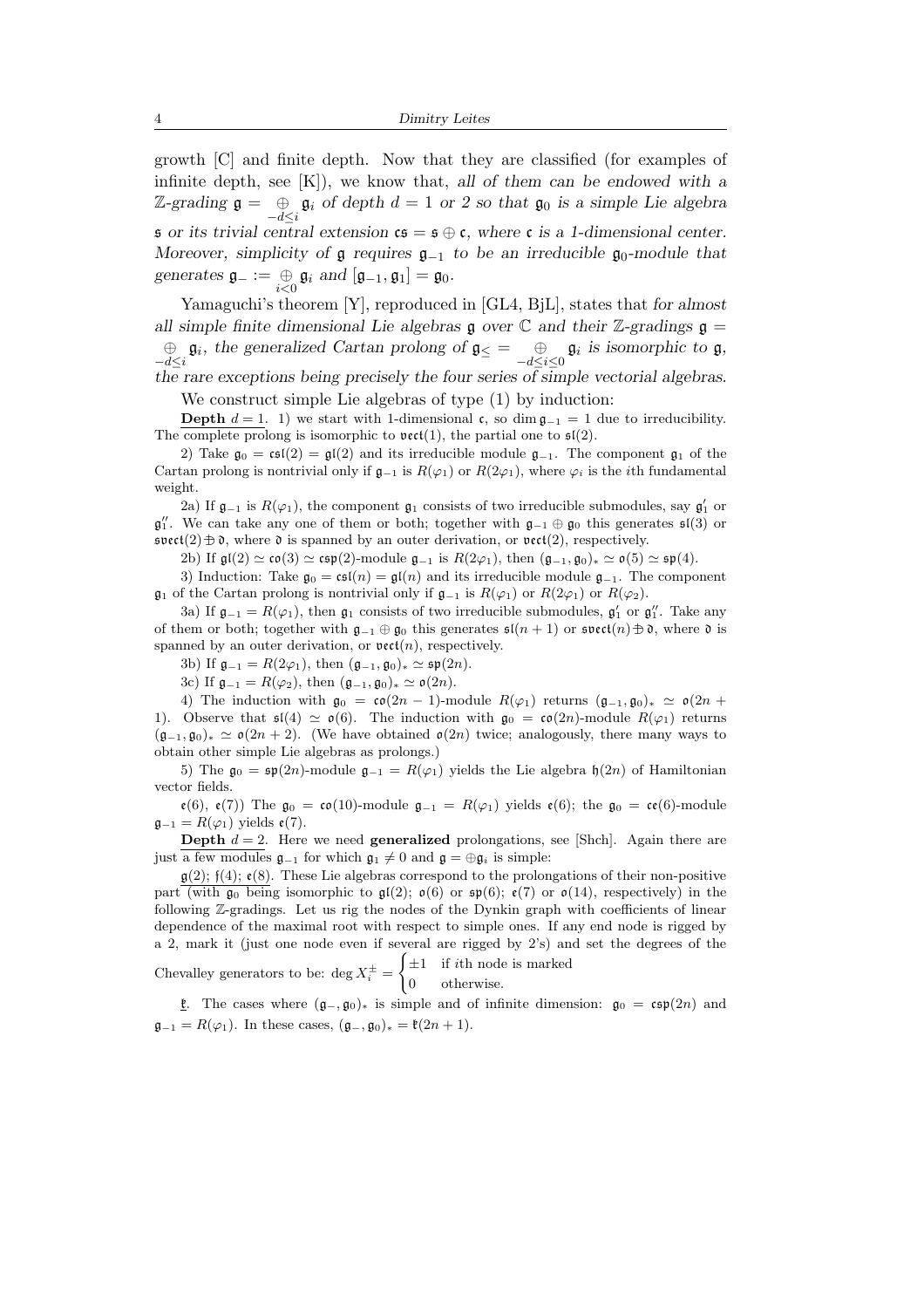Conjecture (2: Amended KL=Super KSh,  $p > 0$ ). For  $p > 0$ , to get all Z-graded simple finite dimensional examples of Lie algebras and Lie superalgebras, take the non-positive part of every simple (up to center) finite dimensional  $\mathbb{Z}$ -graded Lie (super)algebra (or Volichenko algebra if  $p = 2$ ), consider its complete and partial prolongs and distinguish their simple subquotients. To get non-graded examples, we have to add deformations of the obtained simple algebras.

For preliminary results, see [GL4, BjL, BGL1, BGL2, BGL3, LL, ILL, Leb3. (For  $p = 3$  and Lie algebras, this is how Grozman and me got an interpretation of all the "mysterious" exceptional simple Lie algebras known before [GL4] was published; we also found two (if not three) series of new simple algebras.) Having obtained a supply of such examples, we can sit down to describe their deformations provided we will be able to understand what we are computing, cf. footnote 2); for a review of the already performed, see [KKCh, KuCh, Ch].

2.2. How to construct simple Z-graded Lie superalgebras of polynomial growth and finite depth if  $p = 0$ . We start with a simple (up to center) Lie algebra or a Lie superalgebra  $\mathfrak{g}_0$  and an irreducible  $\mathfrak{g}_0$ -module  $\mathfrak{g}_{-1}$  for which we have more possibilities than for Lie algebras, but still not too many (beside finite dimensional cases, there are 34 series and 13 exceptions; as abstract (grading forgotten) algebras there are a dozen series and 5 Shchepochkina's exceptions) to obtain a simple prolong  $(\mathfrak{g}_-, \mathfrak{g}_0)_*$  of depth 1 or 2, see [LSh, K2]. Observe:

1) The prolong  $\mathfrak{g}_* := (\mathfrak{g}_-, \mathfrak{g}_0)_*$  might be not simple, but then the derived algebra  $\mathfrak{g}'_*$  is.

2) One algebra may have several inequivalent Dynkin diagrams, in other words, it may have several inequivalent *systems of simple roots*. Only some of these systems of simple roots lead to nontrivial prolongs of their non-positive part of depth 1 or 2.

3) One vectorial algebra may have several regradings non-isomorphic as vectorial algebras; some of these regradings may be of depth 3, see [LSh, K2].

4) There are several Lie superalgebras with the same root system: there are deformations. (For an aborted discussion of the notion of the root system for Lie superalgebras, see [Se1].)

2.3. How to construct finite dimensional Lie algebras if  $p > 5$ : the KSh procedure. Observe that although there is a wider variety of pairs  $(\mathfrak{g}_{-1}, \mathfrak{g}_0)$  yielding nontrivial prolongs (for the role of  $\mathfrak{g}_0$  we can now take vectorial Lie algebras or their central extensions), a posteriori we know that we can always confine ourselves to the same pairs  $(\mathfrak{g}_{-1}, \mathfrak{g}_0)$  as for  $p = 0$ . Melikyan's example looked as a deviation from the pattern, but Kuznetsov's observation [Ku1] elaborated in [GL4] shows that for  $p \geq 5$  all is the same. Not so if  $p \leq 3$ :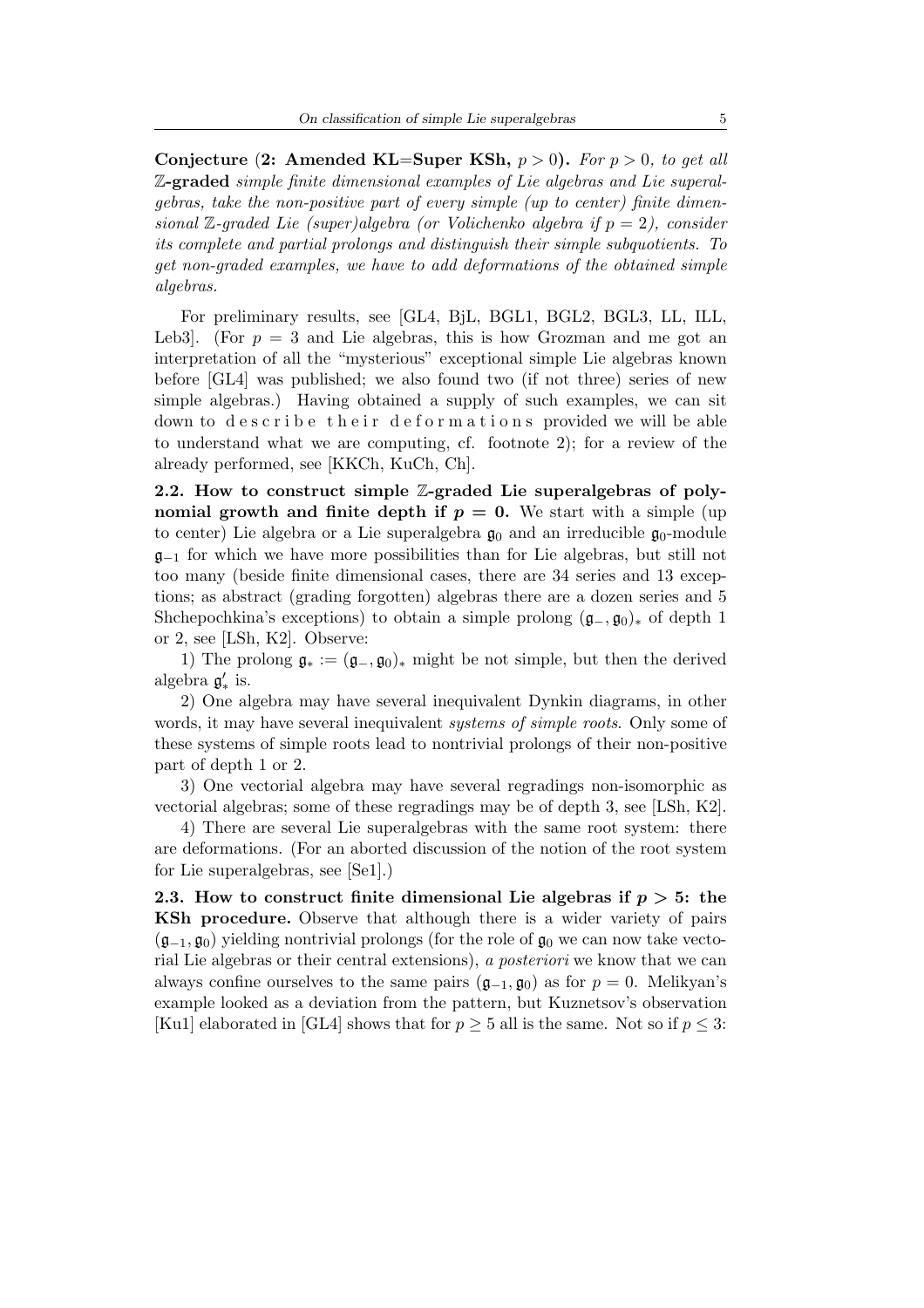2.4. How to construct finite dimensional Lie algebras if  $p = 5$ . At Kostrikin's suggestion, Melikyan took  $\mathfrak{g}_0 = \text{cov}(\mathfrak{t}(1; 1))$  and  $\mathfrak{g}_{-1} = \mathcal{O}(1; 1)/\text{const}$  and the generalized prolong yielded a new series of examples. Kuznetsov observed ([Ku1]) that these examples can also be obtained as  $N$ -prolongs of the non-negative part of  $g(2)$  (see step  $\mathfrak{g}(2)$  above), with  $\mathfrak{g}(2)$  obtained now as a *partial prolong*. (The same construction with  $\mathfrak{g}_0 = \mathfrak{c}\mathfrak{k}(1;1|1)$  and  $\mathfrak{g}_{-1} = \mathcal{O}(1;1|1)/\text{const}$  yields another, non-isomorphic to  $\mathfrak{B}(1;\underline{N}|7)$ , super Melikyan algebra and, yet other, super versions of  $\mathfrak{g}(2)$  and Brown algebras for  $p = 3$ , cf. [BjL] and [BGL3].)

2.5. New simple finite dimensional Lie algebras for  $p = 3$ . In  $|S|$ , Strade listed known to him at that time examples of simple finite dimensional Lie algebras for  $p = 3$ . The construction of such algebras is usually subdivided into the following types and deformations of these types:

(1) algebras with Cartan matrix CM (sometimes encodable by Dynkin graphs, cf. [S, BGL1, BGL2]),

(2) algebras of vectorial type (meaning that they have more roots of one sign than of the other with respect to a partition into positive and negative roots).

Case (1) was studied in [WK] but with omissions, and the corrections in [KWK] do not correct the  $p = 2$  case; still more important is the following phenomenon, never stated clearly: there are examples of other types, distinct from (1) and (2), namely  $\mathfrak{g}(A)_{\mathbb{K}}$  suggested by the KSh-procedure: Let us be careful and d is t inguish between  $g(A_n)$  obtained from the Cartan matrix  $A_p := A \mod p$  over  $\mathbb{F}_p$  or  $\mathbb{K}$  (via the usual rules, compare [WK] and [BGL1]) and  $\mathfrak{g}(A)_{\mathbb{K}}$  obtained via the KSh procedure. Whereas Grozman, and even his package SuperLie [Gr], knew how to construct  $g(A_p)$  for a decade, it was only recently that we learned [BGL3, Leb2] how to construct  $\mathfrak{g}(A)_{\mathbb{K}}$ : it is NOT recovered from the matrix A by the usual rules and there are VARIOUS bases with respect to which the structure constants are integer, cf. [FH], pp. 345–346 and [Er]. For example, how many types of orthogonal Lie algebras are there for  $p = 2$ ? How to present them? Do they have simple subquotients? (For the answers, see [Leb1].)

Thus, for  $p < 5$ , to  $(1)-(2)$  we have to add one more way to get simple Lie (super)algebras:

(3) the initial KSh construction

and deformations of  $(1)$ – $(3)$ . Conjecture 2 suggests to consider certain  $\mathbb{Z}$ graded prolongs g. For Lie algebras and  $p = 3$ , Kuznetsov described various restrictions on the 0-th component of  $\mathfrak g$  and the  $\mathfrak g_0$ -module  $\mathfrak g_{-1}$  (for partial summary, see [GK, Ku1, Ku2], [BKK] and a correction in [GL4]). What are these restrictions for superalgebras?

2.6. Elduque's simple finite dimensional Lie superalgebras for  $p =$ 5 and  $p = 3$ . Elduque investigated which spinor modules over orthogonal algebras can serve as the odd part of a simple Lie superalgebra and discovered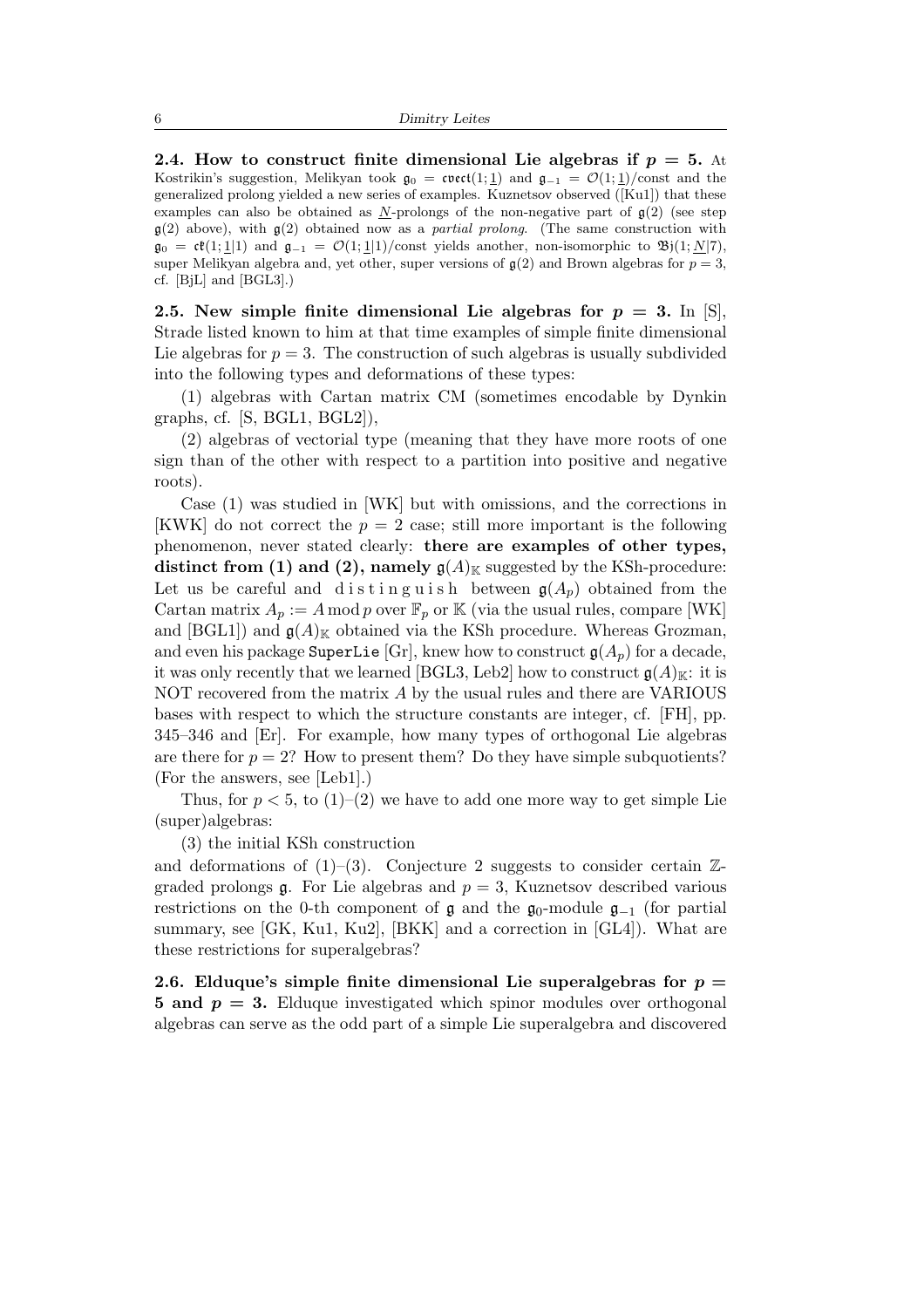an exceptional simple Lie superalgebra for  $p = 5$ , cf. [El2, BGL2]. Elduque also superized the Freudenthal Magic Square and expressed it in a new way, and his approach yielded ten new simple (probably, exceptional) finite dimensional Lie superalgebras for  $p = 3$ , cf. [CE, El1, CE2]. These Lie superalgebras possess Cartan matrices (CM's) and we described all CMs and presentations of these algebras in terms of Chevalley generators, see [BGL1, BGL2]; in [BGL3], we considered their "most promising" (in terms of prolongations) Z-gradings and discovered several new series of simple vectorial Lie superalgebras.

2.7. New simple finite dimensional Lie algebras and Lie superal**gebras for**  $p = 2$ **.** Lebedev [Leb1, Leb3] offered a new series of examples of simple orthogonal Lie algebras without CM. Together with Iyer, we constructed their prolongations, missed in [Lin], see [ILL]. (Lebedev also found out that the exceptional examples of Lie algebras with CM listed in [WK] as isomorphic, have different dimensions, so the  $p = 2$  list of simple Lie algebras with CM in [WK] has to be corrected.)

Passing to Lie superalgebras we see that even their definition, as well as that of their prolongations, are not quite straightforward for  $p = 2$ , but, having defined them ([LL, Leb2]), it remains to apply the above-described procedures to get at least a supply of examples. To prove their completeness is a much more difficult task that requires serious preliminary study of the representations of the examples known and to be obtained — more topics for Ph.D. theses.

## References

- [BKK] Benkart, G.; Kostrikin, A. I.; Kuznetsov, M. I. The simple graded Lie algebras of characteristic three with classical reductive component  $L_0$ . Comm. Algebra 24 (1996), no. 1, 223–234
- [BjL] Bouarroudj S., Leites D., Simple Lie superalgebras and non-integrable distributions in characteristic p. Zapiski nauchnyh seminarov POMI, t. 331 (2006), 15–29; Reprinted in J. Math. Sci. (NY) 2007; math.RT/0606682
- [BGL1] Bouarroudj S., Grozman P., Leites D., Cartan matrices and presentations of Elduque and Cunha simple Lie superalgebras; MPIMiS preprint 124/2006
- [BGL2] Bouarroudj S., Grozman P., Leites D., Cartan matrices and presentations of the exceptional simple Elduque Lie superalgebra; MPIMiS preprint 125/2006
- [BGL3] Bouarroudj S., Grozman P., Leites D., New modular Lie superalgebras as generalized prolongs; MPIMiS preprint 146/2006
- [BGL4] Bouarroudj S., Grozman P., Leites D., Deformations of the modular Lie superalgebras with Cartan matrices for  $p = 3$ ; MPIMiS preprint
- [C] Cartan É., Über die einfachen Transformationsgrouppen, Leipziger Berichte (1893),  $395-420$ . Reprinted in: *Œuvres complètes*. Partie II. (French) [Complete works. Part II] Algèbre, systèmes différentiels et problèmes d'équivalence. [Algebra, differential] systems and problems of equivalence] Second edition. Editions du Centre National de ´ la Recherche Scientifique (CNRS), Paris, 1984.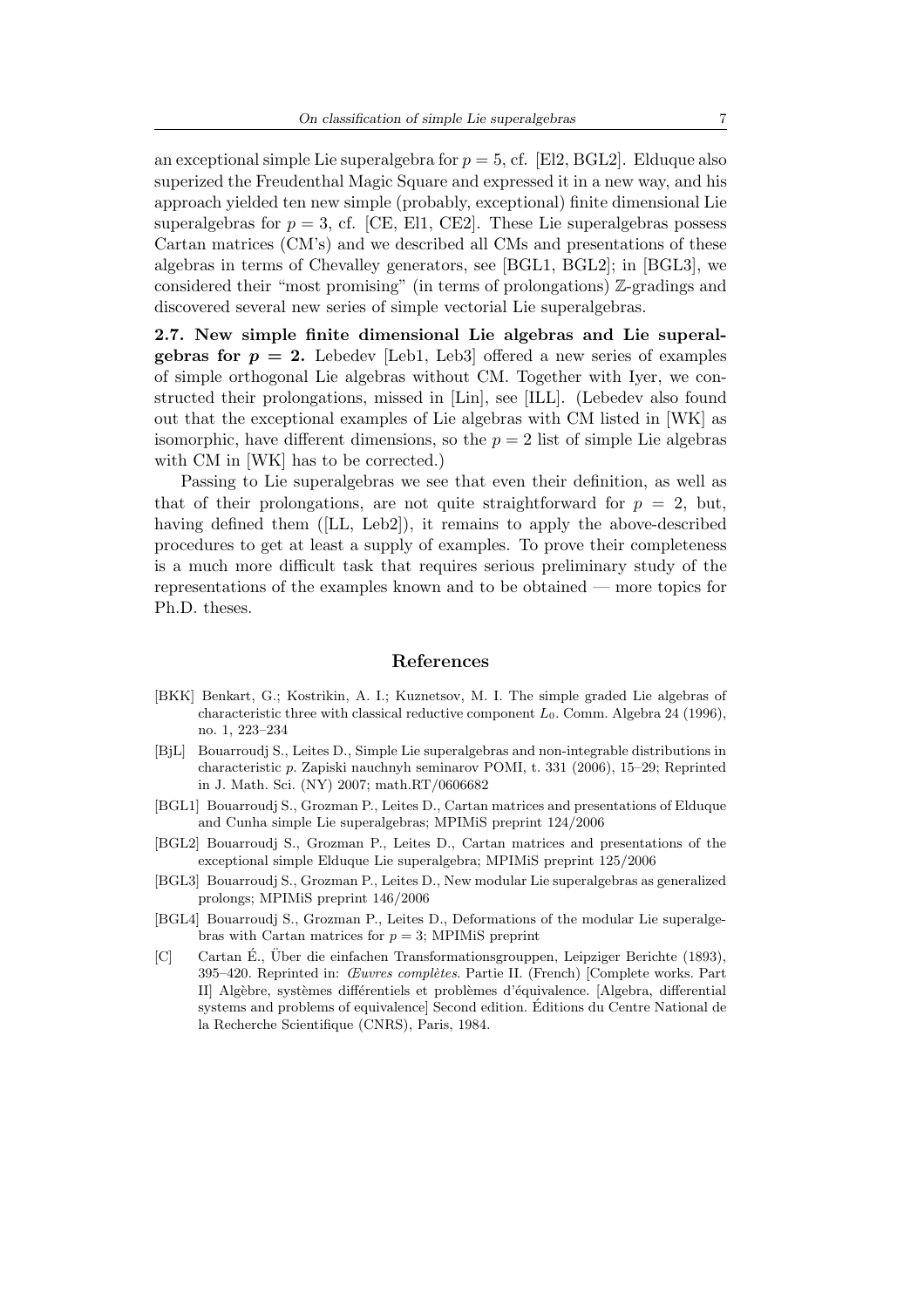| 8     | Dimitry Leites                                                                                                                                                                                                                                                                                                                                                 |
|-------|----------------------------------------------------------------------------------------------------------------------------------------------------------------------------------------------------------------------------------------------------------------------------------------------------------------------------------------------------------------|
| [Ch]  | Chebochko, N. G. Deformations of classical Lie algebras with a homogeneous root<br>system in characteristic two. I. (Russian) Mat. Sb. 196 (2005), no. 9, 125–156; trans-<br>lation in Sb. Math. 196 (2005), no. 9-10, 1371-1402                                                                                                                               |
| [Cla] | Clarke B., Decomposition of the tensor product of two irreducible $\mathfrak{sl}(2)$ -modules in<br>characteristic 3, MPIMiS preprint $145/2006$                                                                                                                                                                                                               |
| [CE]  | Cunha I., Elduque A., An extended Freudenthal magic square in characteristic 3;<br>math.RA/0605379                                                                                                                                                                                                                                                             |
| CE2   | Cunha I., Elduque, A., The extended Freudenthal Magic Square and Jordan algebras;<br>math. $RA/0608191$                                                                                                                                                                                                                                                        |
| [El1] | Elduque, A. New simple Lie superalgebras in characteristic 3. J. Algebra 296 (2006),<br>no. 1, 196–233                                                                                                                                                                                                                                                         |
| [E12] | Elduque, A. Some new simple modular Lie superalgebras. $\text{math.RA}/0512654$                                                                                                                                                                                                                                                                                |
| [Er]  | Ermolaev, Yu. B. Integral bases of classical Lie algebras. (Russian) Izv. Vyssh.<br>Uchebn. Zaved. Mat. 2004, , no. 3, 16–25; translation in Russian Math. (Iz. VUZ) 48<br>$(2004)$ , no. 3, 13–22.                                                                                                                                                            |
| [FH]  | Fulton, W., Harris, J., Representation theory. A first course. Graduate Texts in Math-<br>ematics, 129. Readings in Mathematics. Springer-Verlag, New York, 1991. xvi+551<br>$_{\rm pp}$                                                                                                                                                                       |
| [GK]  | Gregory, T.; Kuznetsov, M. On depth-three graded Lie algebras of characteristic three<br>with classical reductive null component. Comm. Algebra 32 (2004), no. 9, 3339–3371                                                                                                                                                                                    |
| [GG]  | Grishkov, A.; Guerreiro, M. New simple Lie algebras over fields of characteristic 2.<br>Resenhas $6(2004)$ , no. 2-3, 215-221                                                                                                                                                                                                                                  |
| Gr    | Grozman P., SuperLie, http://www.equaonline.com/math/SuperLie                                                                                                                                                                                                                                                                                                  |
| [GL1] | Grozman P., Leites D., Defining relations for classical Lie superalgebras with Cartan<br>matrix, Czech. J. Phys., Vol. 51, 2001, no. 1, 1-22; arXiv: hep-th/9702073                                                                                                                                                                                            |
|       | GL2  Grozman P., Leites D., SuperLie and problems (to be) solved with it. Preprint MPIM-<br>Bonn, 2003-39 (http://www.mpim-bonn.mpg.de)                                                                                                                                                                                                                        |
|       | [GL4] Grozman P., Leites D., Structures of $G(2)$ type and nonintegrable distributions in<br>characteristic p. Lett. Math. Phys. 74 (2005), no. 3, 229-262; arXiv: math. $RT/0509400$                                                                                                                                                                          |
|       | GLS Grozman P., Leites D., Shchepochkina I., Invariant operators on supermanifolds and<br>standard models. In: In: M. Olshanetsky, A. Vainstein (eds.) Multiple facets of quan-<br><i>tization and supersymmetry. Michael Marinov Memorial Volume, World Sci. Publish-</i><br>ing, River Edge, NJ, 2002, 508-555. [math.RT/0202193; ESI preprint 1111 (2001)]. |
| [ILL] | Iyer U., Lebedev A., Leites, D. Prolongations of orthogonal Lie algebras in charac-<br>teristic 2. IN PREPARATION                                                                                                                                                                                                                                              |
| J1    | Jurman, G., A family of simple Lie algebras in characteristic two. J. Algebra 271<br>$(2004)$ , no. 2, 454-481.                                                                                                                                                                                                                                                |
| [K]   | Kac V. Infinite-dimensional Lie algebras. Third edition. Cambridge University Press,<br>Cambridge, $1990. xxi + 400$ pp.                                                                                                                                                                                                                                       |
| K2    | Kac V., Lie superagebras, Adv. Math. v. 26, 1977, 8–96                                                                                                                                                                                                                                                                                                         |
| [K3]  | Kac, V. Classification of supersymmetries. Proceedings of the International Congress<br>of Mathematicians, Vol. I (Beijing, 2002), Higher Ed. Press, Beijing, 2002, 319–344                                                                                                                                                                                    |
|       | Cheng, Shun-Jen; Kac, V., Addendum: "Generalized Spencer cohomology and filtered<br>deformations of Z-graded Lie superalgebras" [Adv. Theor. Math. Phys. 2 (1998), no.                                                                                                                                                                                         |
|       |                                                                                                                                                                                                                                                                                                                                                                |
|       |                                                                                                                                                                                                                                                                                                                                                                |
|       |                                                                                                                                                                                                                                                                                                                                                                |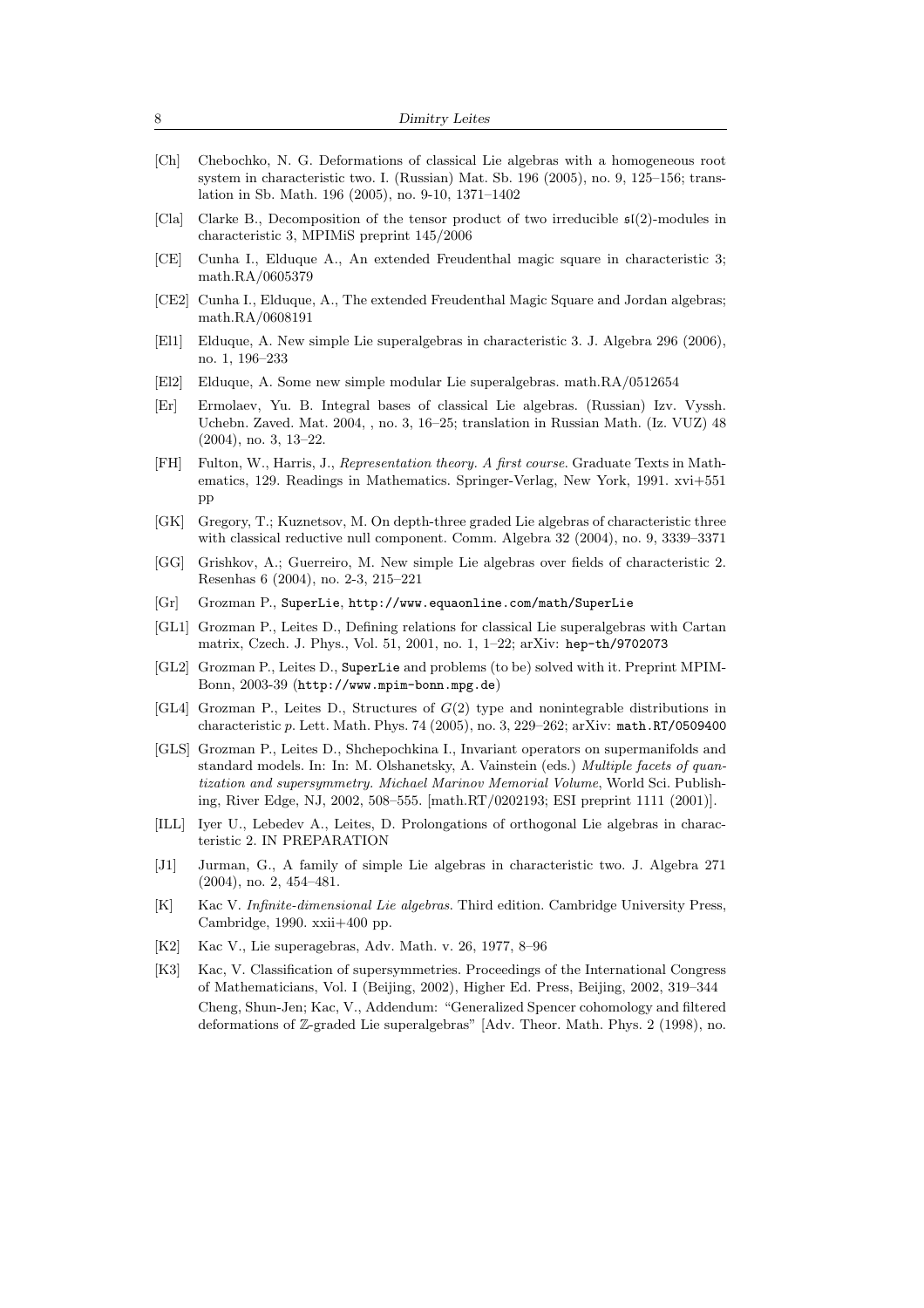5, 1141–1182; MR1688484 (2000d:17025)]. Adv. Theor. Math. Phys. 8 (2004), no. 4, 697–709.

Cantarini, N.; Cheng, S.-J.; Kac, V. Errata to: "Structure of some Z-graded Lie superalgebras of vector fields" [Transform. Groups 4 (1999), no. 2-3, 219–272; MR1712863 (2001b:17037)] by Cheng and Kac. Transform. Groups 9 (2004), no. 4, 399–400

- [KWK] Kac, V. G. Corrections to: "Exponentials in Lie algebras of characteristic p" [Izv. Akad. Nauk SSSR 35 (1971), no. 4, 762–788; MR0306282 (46 #5408)] by B. Yu. Veisfeiler and Kac. (Russian) Izv. Ross. Akad. Nauk Ser. Mat. 58 (1994), no. 4, 224; translation in Russian Acad. Sci. Izv. Math. 45 (1995), no. 1, 229
- [KKCh] Kirillov, S. A.; Kuznetsov, M. I.; Chebochko, N. G. Deformations of a Lie algebra of type  $G_2$  of characteristic three. (Russian) Izv. Vyssh. Uchebn. Zaved. Mat. 2000, , no. 3, 33–38; translation in Russian Math. (Iz. VUZ) 44 (2000), no. 3, 31–36
- [KL] Kochetkov Yu., Leites D., Simple finite dimensional Lie algebras in characteristic 2 related to superalgebras and on a notion of finite simple group. In: L. A. Bokut, Yu. L. Ershov and A. I. Kostrikin (eds.) Proceedings of the International Conference on Algebra. Part 1., Novosibirsk, August 1989, Contemporary Math. 131, Part 1, 1992, AMS, 59–67
- [KSh] Kostrikin, A. I., Shafarevich, I.R., Graded Lie algebras of finite characteristic, Izv. Akad. Nauk. SSSR Ser. Mat. 33 (1969) 251–322 (in Russian); transl.: Math. USSR Izv. 3 (1969) 237–304
- [KuCh] Kuznetsov, M. I.; Chebochko, N. G. Deformations of classical Lie algebras. (Russian) Mat. Sb. 191 (2000), no. 8, 69–88; translation in Sb. Math. 191 (2000), no. 7-8, 1171– 1190
- [Ku1] Kuznetsov, M. I. The Melikyan algebras as Lie algebras of the type  $G_2$ . Comm. Algebra 19 (1991), no. 4, 1281–1312.
- [Ku2] Kuznetsov, M. I. Graded Lie algebras with the almost simple component  $L_0$ . Pontryagin Conference, 8, Algebra (Moscow, 1998). J. Math. Sci. (New York) 106 (2001), no. 4, 3187–3211.
- [Leb1] Lebedev A., Non-degenerate bilinear forms in characteristic 2, related contact forms, simple Lie algebras and superalgebras. arXiv: math.AC/0601536
- [Leb2] Lebedev A., Simple Lie superalgebras preserving ortho-orthogonal forms in characteristic  $p = 2$ . MPIMiS preprint
- [Leb3] Lebedev A., Presentations of finite dimensional classical modular Lie algebras. MPIMiS preprint
- [LL] Lebedev A., Leites D., On realizations of the Steenrod algebras. J. Prime Res. Math., v. 2, 2006,
- [LSer] Leites, D.; Serganova, V. Metasymmetry and Volichenko algebras. Phys. Lett. B 252 (1990), no. 1, 91–96; id, Symmetries wider than supersymmetry. In: Dupllij S., Wess J. (eds.) Noncommutative structures in mathematics and physics (Kiev, 2000), 13–30, NATO Sci. Ser. II Math. Phys. Chem., 22, Kluwer Acad. Publ., Dordrecht, 2001
- [LSh] Leites D., Shchepochkina I., Classification of the simple Lie superalgebras of vector fields, preprint MPIM-2003-28 (http://www.mpim-bonn.mpg.de)
- [Lvd] Leur J. van de, Contragredient Lie superalgebras of finite growth (Ph.D. thesis) Utrecht, 1986; a short version published in Commun. in Alg., v. 17, 1989, 1815–1841
- [Lin] Lin, L., Nonalternating hamiltonian algebra  $P(n, m)$  of characteristic two, Comm. Algebra 21 (2) (1993) 399–411